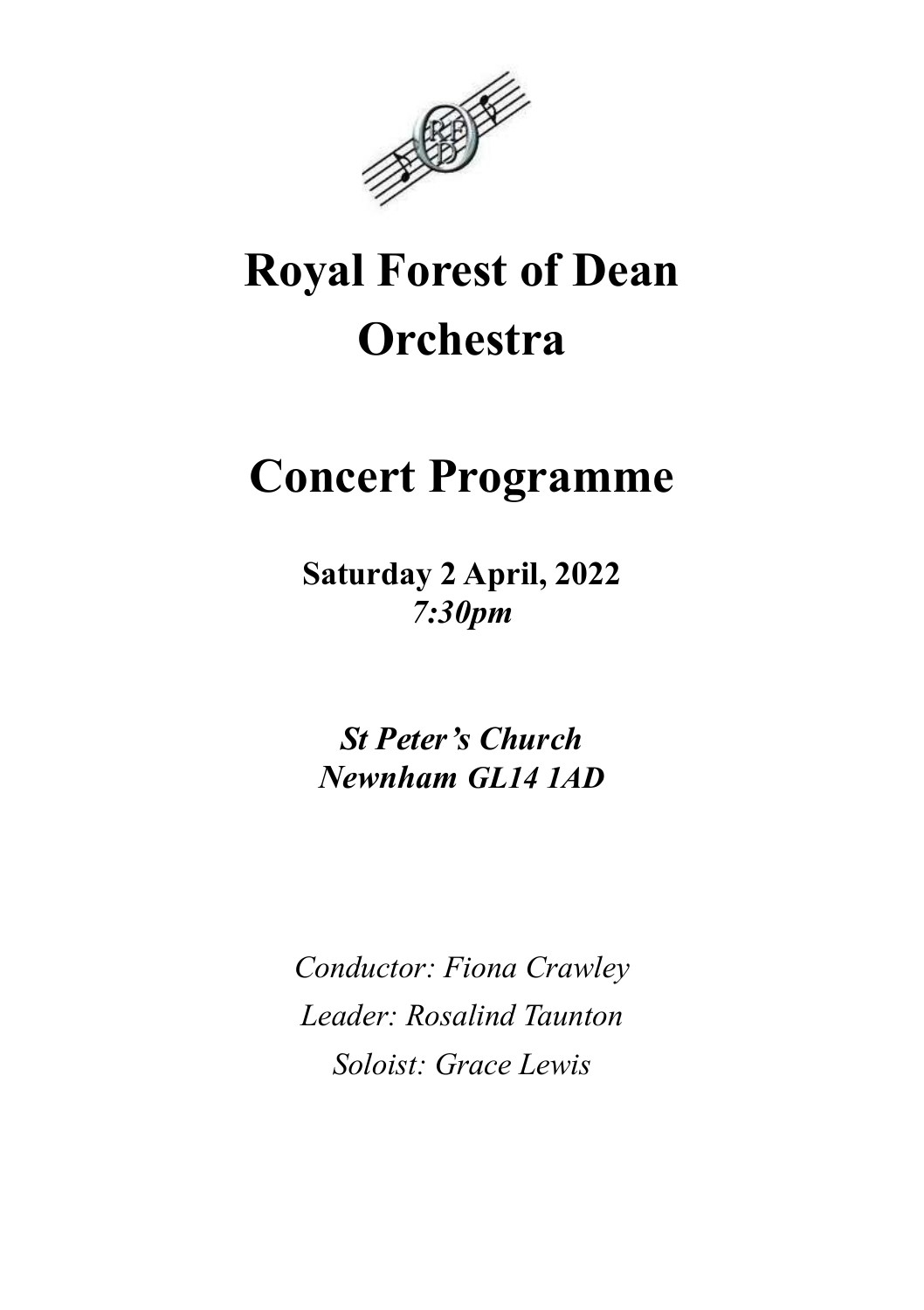#### PROGRAMME

 $\sim$ Please silence Mobile Phones  $\sim$ 

Bologne Symphony No 2 in D.

> Janacek Idyll for Strings

#### Cimarosa

Oboe Concerto Soloist: Grace Lewis Conductor: Caron de Burgh

.  $\sim$  Interval  $\sim$ Refreshments Available

Ives The Unanswered Question

> Beethoven Symphony No 1

An Oboe Concerto and the Retiring Collection were chosen in memory of Val Jackson, who died recently and had played oboe with us for many years.

> Retiring Collection Cancer Research UK

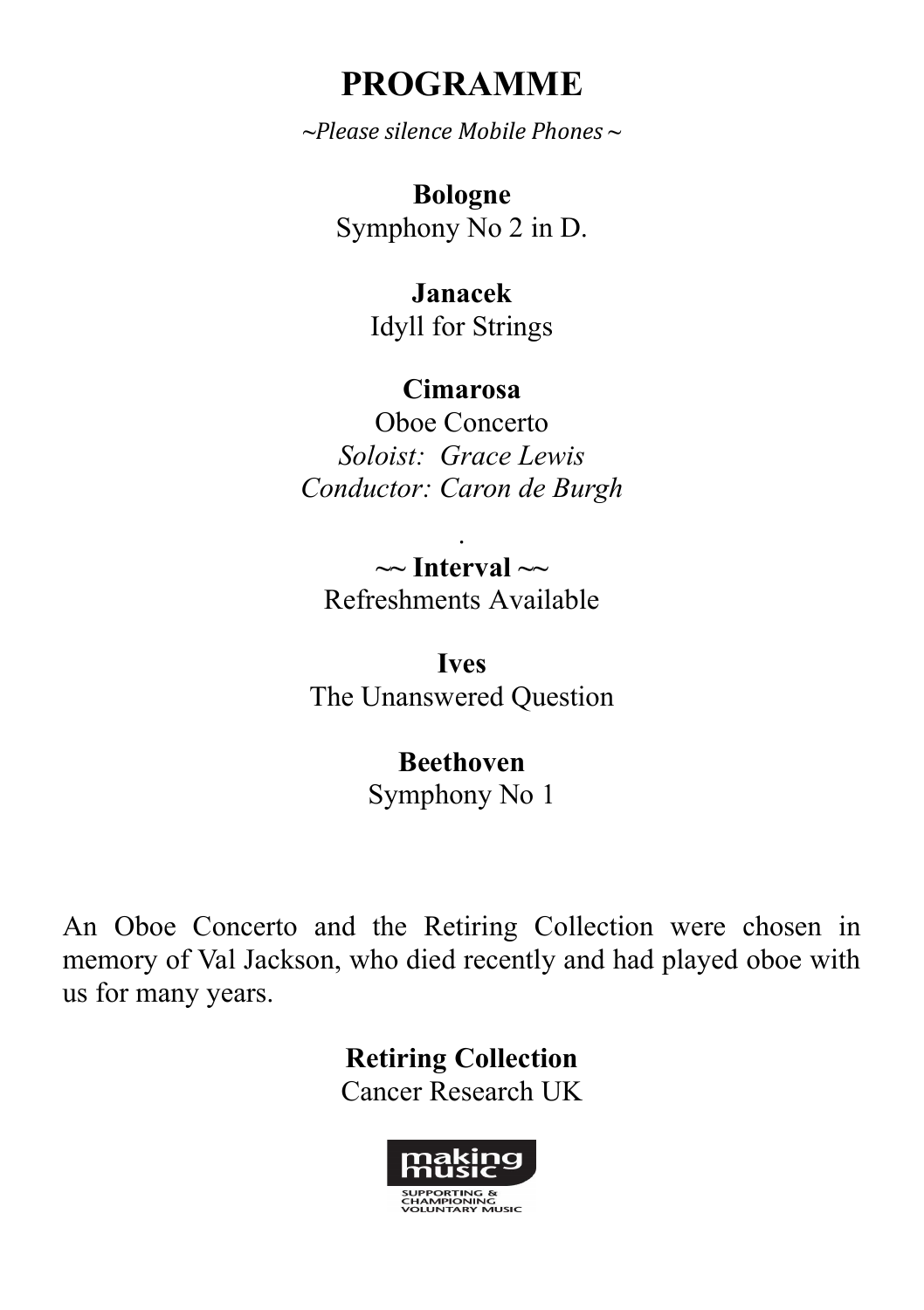## Joseph Bologne - Chevalier de Saint-Georges: Symphony No 2 in D

Born in 1745 in the French colony of Guadeloupe, Joseph was the son of Georges de Bologne Saint-Georges, the wealthy owner of the Saint-Georges plantation, and his wife's 16 year old African slave. Joseph, aged 7, was taken to Paris and received the tutoring appropriate for a member of the French nobility, attending a boarding school run by a famous swordsman named La Boëssière. It was there that he became one of the foremost fencers in Europe. When he graduated in 1766, Joseph was appointed a Gendarme du Roi (a member of the King's bodyguard). With his prowess as runner, skater, fencer, crack shot and excellent rider, not to mention his party piece of swimming across the Seine with one hand tied behind his back, a career in the military might have been predicted, however a different path was beckoning. Whether Joseph had received any musical tuition in Guadeloupe or if it was all received in France is unknown, but music is the course his career took, as a violinist, conductor and composer. During the French revolution a new law was declared giving equal rights to all French people. Being of mixed race Joseph embraced the new law and decided to provide his services to the Revolutionary Army. He rose to be one of the first black colonels in the French army, leading 800 infantrymen and 200 cavalries, in Europe's first all-black regiment. It was there he acquired his title, the Chevalier de Saint-Georges. He died in 1799, aged 53, of bladder disease.

Bologne wrote a comic opera, L'Amant anonyme (The Anonymous Lover), that premiered in 1780 Paris. His Symphony No 2 is a reworking of the overture from that opera.

The symphony is in three movements.

- 1. Allegro Presto
- 2. Andante
- 3. Presto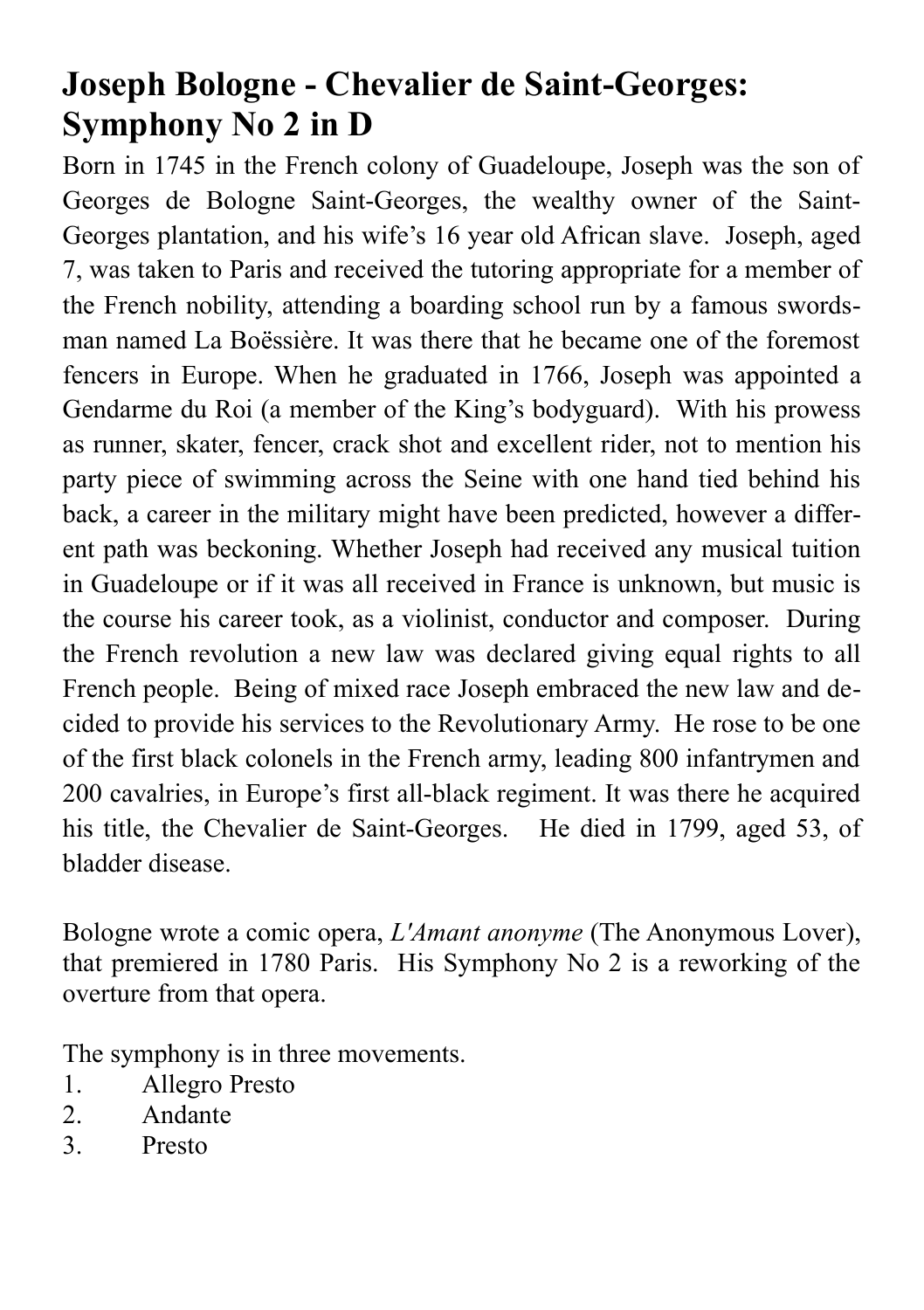### Janacek: Idyll for Strings

Leoš Janáček (1854 – 1928) was a Czech composer, musical theorist, folklorist, publicist and teacher. He was inspired by Moravian and other Slavic folk music, to create an original modern musical style. Until 1895 he devoted himself mainly to folklore research. While his early musical output was influenced by contemporaries such as Dvořák, his later mature works incorporate his earlier studies of national folk music in a modern, highly original synthesis, first evident in the opera Jenůfa, which was premiered in 1904 in Brno. The success of Jenůfa (often called the "Moravian National Opera") at Prague in 1916 gave Janáček access to the world's great opera stages. Janáček's later works are his most celebrated. They include operas such as Káťa Kabanová and The Cunning Little Vixen, the Sinfonietta, the Glagolitic Mass, the rhapsody Taras Bulba, two string quartets, and other chamber works. Along with Dvořák and Smetana, he is considered one of the most important Czech composers.

Janáček composed his Idyll for Strings in 1878, when he was 24. The work received its premier in December 1878, in Brno under Janácek's direction and with Dvorák in the audience.

Tonight you will hear the first ( Andante ) and fifth ( Adagio ) movements of the Idyll.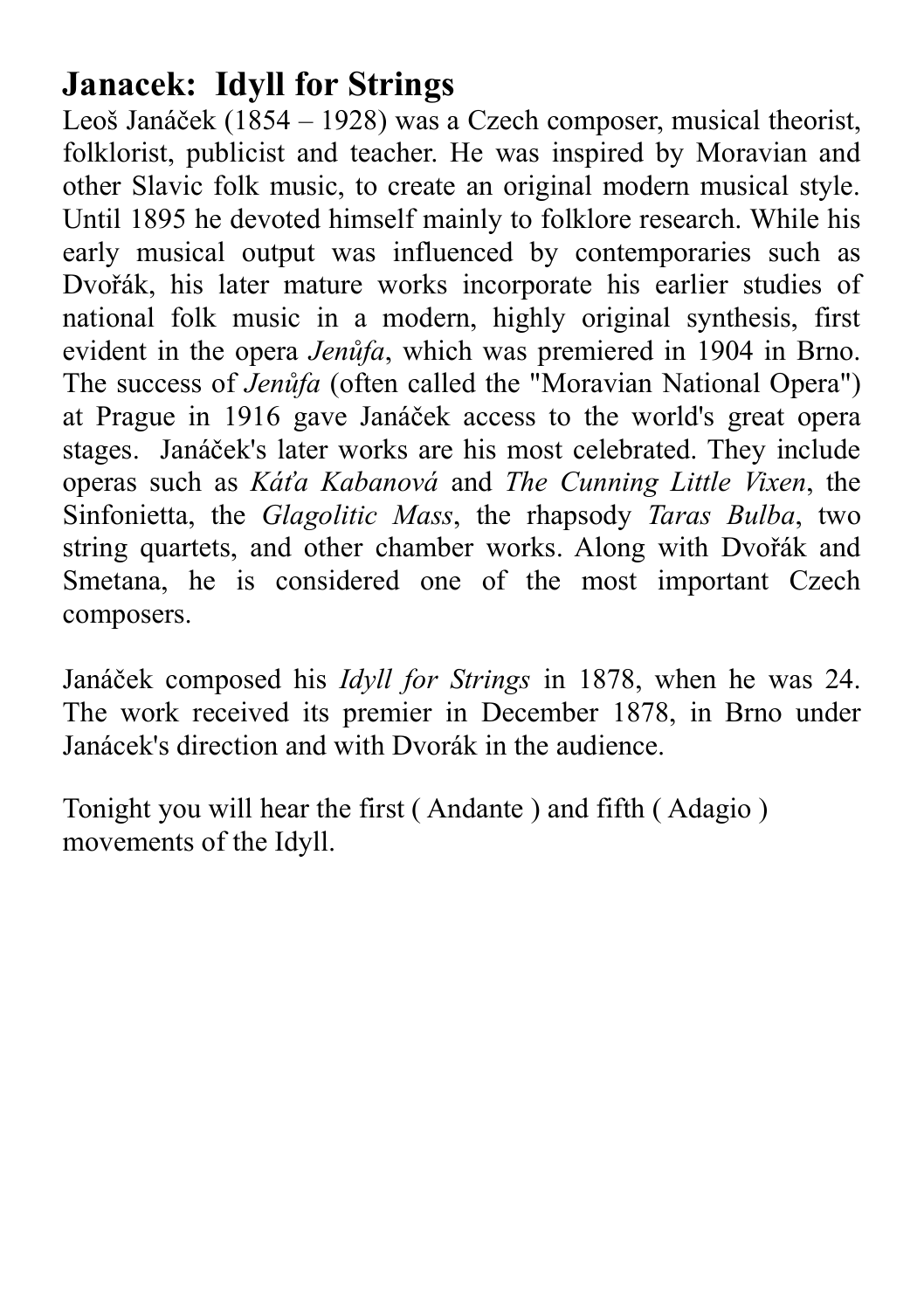#### Cimarosa: Oboe Concerto (Arranged Benjamin) Soloist: Grace Lewis Conductor: Caron de Burgh

Domenico Cimarosa (1749 – 1801) was an Italian composer of the Neapolitan school and of the Classical period. He wrote more than eighty operas and also wrote instrumental works and church music. Cimarosa was principally based in Naples, but spent some of his career in various other parts of Italy, composing for the opera houses of Rome, Venice, Florence and elsewhere. He was engaged by the empress of Russia, Catherine the Great, as her court composer and conductor between 1787 and 1791. In his later years, returning to Naples, he backed the losing side in the struggle to overthrow the monarchy, and was imprisoned and then exiled. He died in Venice at the age of 51. Cimarosa wrote a number of piano sonatas, which were discovered in manuscript in the 1920s; the quantity has been asserted as over 80 single-movement works, but it is thought that many of these may in fact belong with each other as three movement works.

Cimarosa's Concerto for Oboe is in fact a 1949 mix, by Arthur Benjamin, of oboe arrangements of various Cimarosa sonata movements.

- 1. Larghetto
- 2. Allegro
- 3. Siciliana
- 4. Allegro Guisto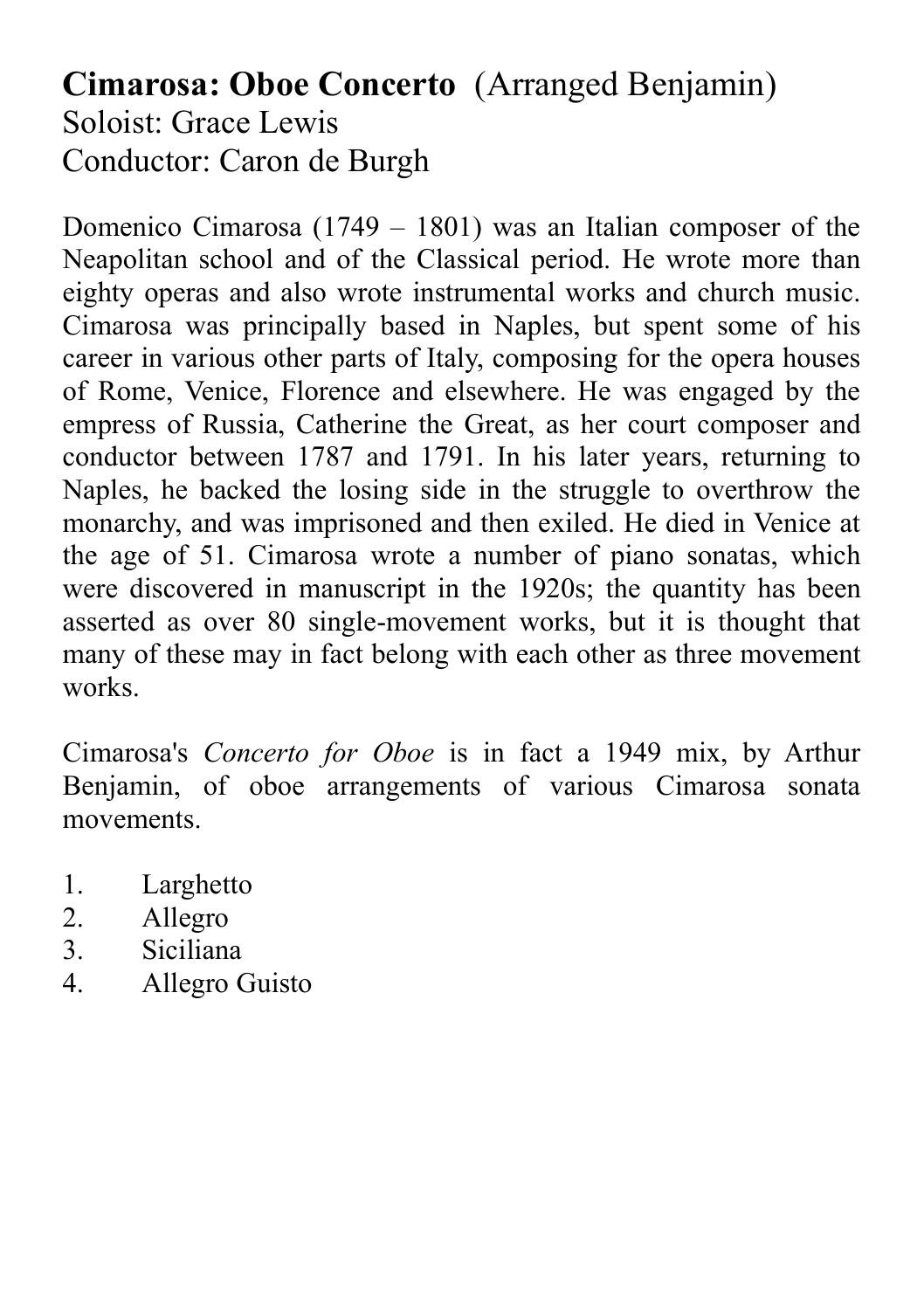### Ives: The Unanswered Question

The Unanswered Question is a musical work by American composer Charles Ives. Originally paired with Central Park in the Dark as Two Contemplations in 1908, The Unanswered Question was revised by Ives in 1930–1935. As with many of Ives' works, it was largely unknown until much later in his life, and was not performed until 1946.

Against a background of slow, quiet strings representing "The Silence of the Druids", a solo trumpet poses "The Perennial Question of Existence", to which a woodwind quartet of "Fighting Answerers" tries vainly to provide an answer, growing more frustrated and dissonant until they give up. The three groups of instruments perform in independent tempos.

#### Beethoven: Symphony No 1 in C major, Op. 21

Ludwig van Beethoven (1770 – 1827) dedicated his Symphony No. 1 to Baron Gottfried van Swieten, an early patron of the composer. The piece was published in 1801. It is not known exactly when Beethoven finished writing this work, but sketches of the finale were found to be from 1795.

There are four movements:

- 1. Adagio molto Allegro con brio
- 2. Andante cantabile con moto
- 3. Menuetto: Allegro molto e vivace
- 4. Adagio Allegro molto e vivace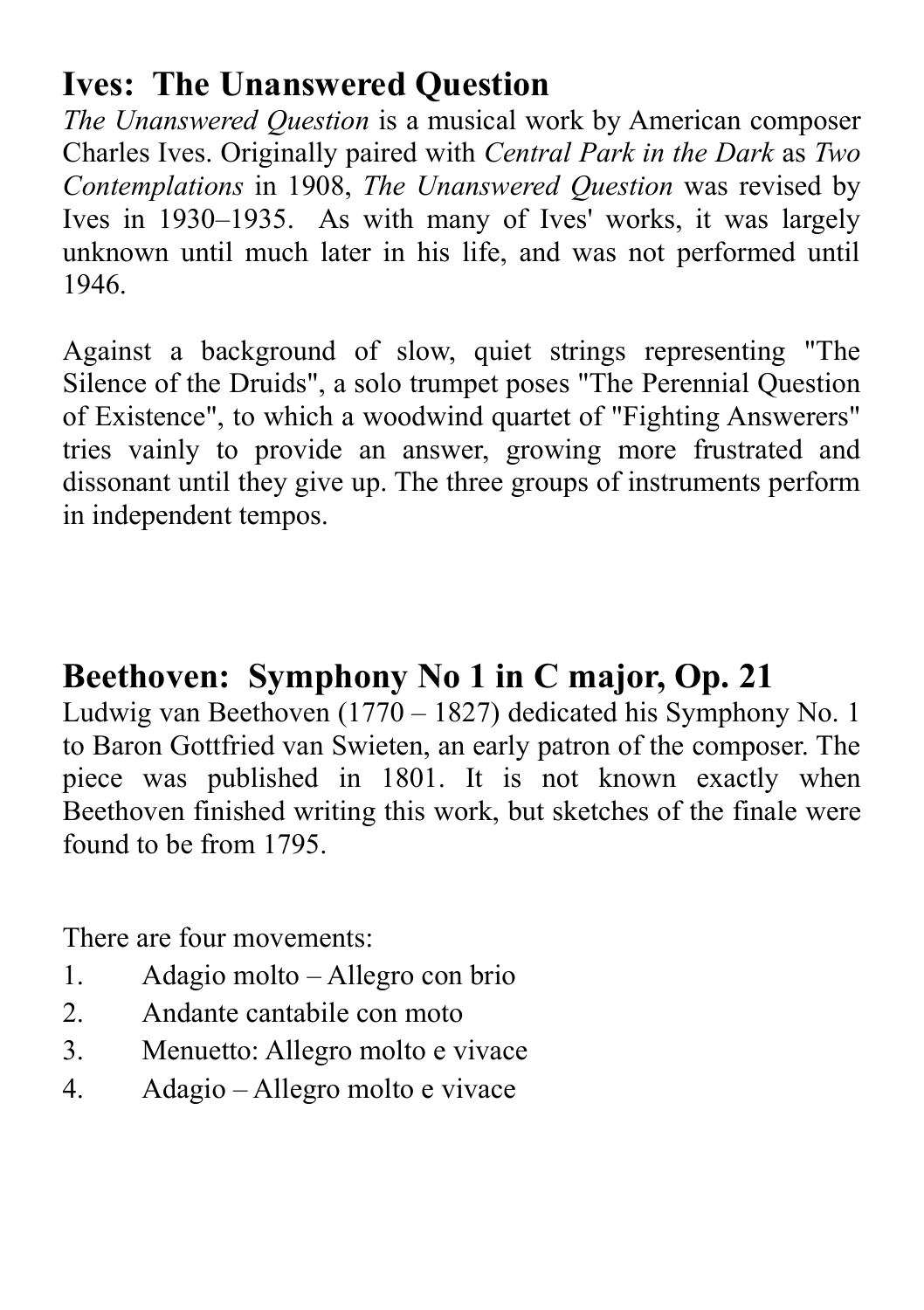#### Grace Lewis – Oboe Soloist

Grace writes :- "My name is Gracie, I'm 17 years old and love to play the oboe alongside studying for my A levels – psychology, music and a practical course in performing arts. I have received an offer and been awarded a scholarship from the Royal Welsh College of Music and Drama to study their music course, starting in September this year, and I'm very excited for it. I have also been a member of the National Youth Orchestra of Wales since 2019, and take part in regular rehearsals, concerts and residential courses with Gwent Youth Orchestra, (Gwent) Youth Wind Orchestra and Bristol Youth Orchestra. Being in these groups has enabled me to progress as a player, make lots of good friends and lead to exciting opportunities such as performing in the Royal Albert Hall in London for the Music For Youth Proms in 2018. I also love to sing (I currently direct Wyedean Gospel Choir) and play the saxophone as I am a big fan of jazz. I play at gigs with my hometown's community big band and, until the Covid-19 pandemic started, Gwent Youth Big Band. I think it is incredibly important to appreciate all different kinds of music – it feels good to enjoy sophisticated classical works, dance around to musical theater and pop, admire the creativity in improvisation in jazz and look forward to attending Reading festival all at the same time. The piece I have chosen for the Royal Forest of Dean Orchestra's Spring concert is Cimarosa's oboe concerto, which is one of my favorites to play as I find his music written for woodwind solos to be very pretty and almost spiritual – the same reason I also enjoy works of Albinoni. My main goal is to achieve a creative career and inspire others to make and enjoy music. I feel privileged to have been invited to perform a concerto for the orchestra – an exciting opportunity I'm very grateful for. I hope you enjoy it."